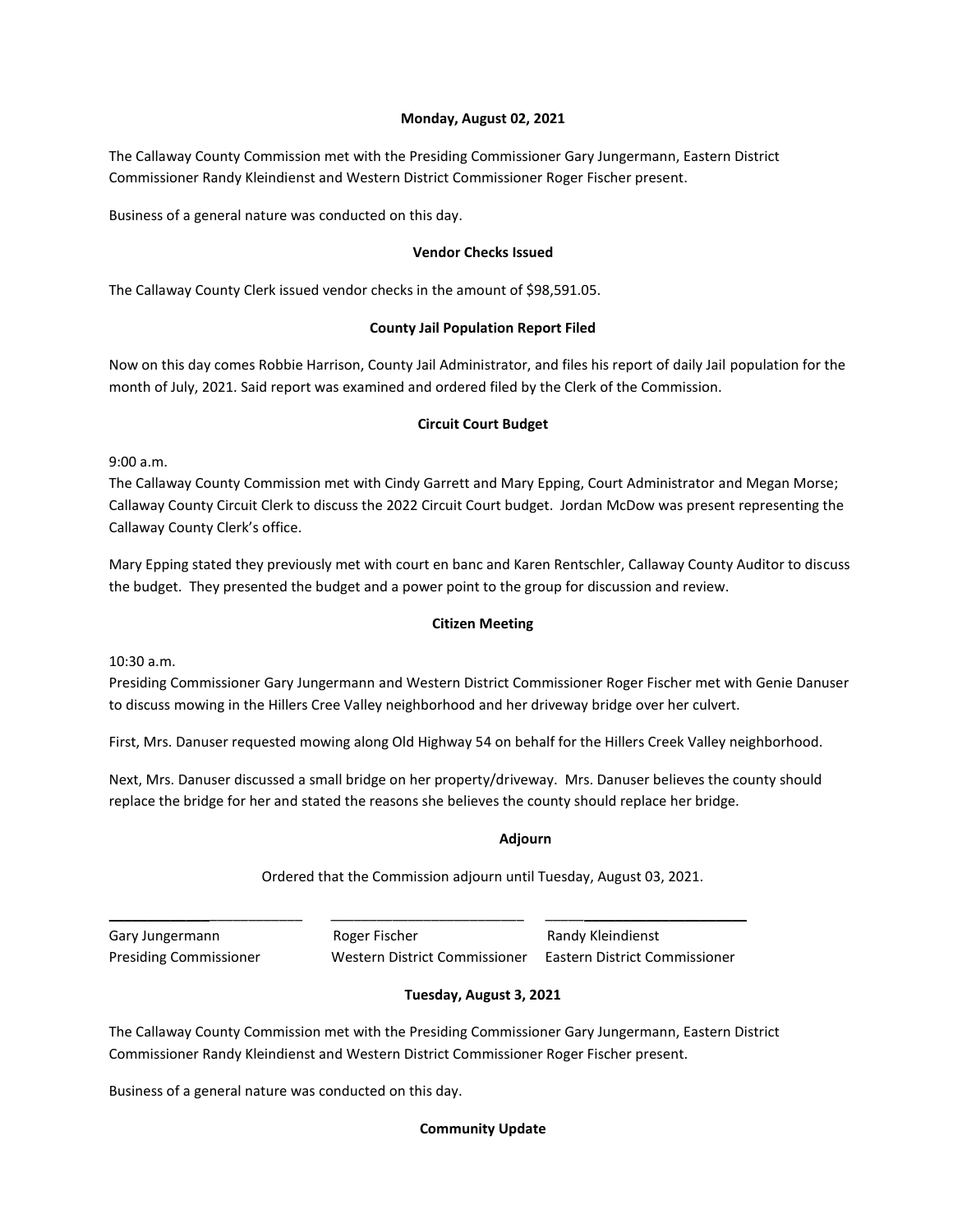9:00 a.m.

Presiding Commissioner Gary Jungermann participated in a Callaway Chamber of Commerce Community update conference call.

#### **Adjourn**

Ordered that the Commission adjourn until Wednesday, August 04, 2021.

Gary Jungermann **Roger Fischer** Randy Kleindienst Presiding Commissioner Western District Commissioner Eastern District Commissioner

\_\_\_\_\_\_\_\_\_\_\_\_\_\_\_\_\_\_\_\_\_\_\_\_\_ \_\_\_\_\_\_\_\_\_\_\_\_\_\_\_\_\_\_\_\_\_\_\_\_\_ \_\_\_\_\_\_\_\_\_\_\_\_\_\_\_\_\_\_\_\_\_\_\_\_\_\_

## **Wednesday, August 04, 2021**

The Callaway County Commission met with the Presiding Commissioner Gary Jungermann, Eastern District Commissioner Randy Kleindienst present and Western District Commissioner Roger Fischer absent

Business of a general nature was conducted on this day.

#### **Adjourn**

Ordered that the Commission adjourn until Thursday, August 05, 2021.

## **Wednesday, August 04, 2021**

The Callaway County Commission met with the Presiding Commissioner Gary Jungermann, Eastern District Commissioner Randy Kleindienst present, and Western District Commissioner Roger Fischer was absent.

Business of a general nature was conducted on this day.

## **Adjourn**

Ordered that the Commission adjourn until Thursday, August 05, 2021.

\_\_\_\_\_\_\_\_\_\_\_\_\_\_\_\_\_\_\_\_\_\_\_\_\_ \_\_\_\_\_\_ABSENT\_\_\_\_\_\_\_\_\_\_\_\_\_ \_\_\_\_\_\_\_\_\_\_\_\_\_\_\_\_\_\_\_\_\_\_\_\_\_\_ Gary Jungermann **Roger Fischer** Randy Kleindienst Presiding Commissioner Western District Commissioner Eastern District Commissioner

## **Thursday, August 05, 2021**

The Callaway County Commission met with the Presiding Commissioner Gary Jungermann, Eastern District Commissioner Randy Kleindienst and Western District Commissioner Roger Fischer present.

Business of a general nature was conducted on this day.

**Teacher Appreciation**

8:30 a.m.

The Callaway County Commission attended the Callaway Chamber of Commerce Teacher Appreciation Breakfast at 54 Country in Fulton, MO.**Ad** Ordered that the Commission adjourn until Friday, August 06, 2021.

|                               | ABSENT                        |                               |
|-------------------------------|-------------------------------|-------------------------------|
| Gary Jungermann               | Roger Fischer                 | Randy Kleindienst             |
| <b>Presiding Commissioner</b> | Western District Commissioner | Eastern District Commissioner |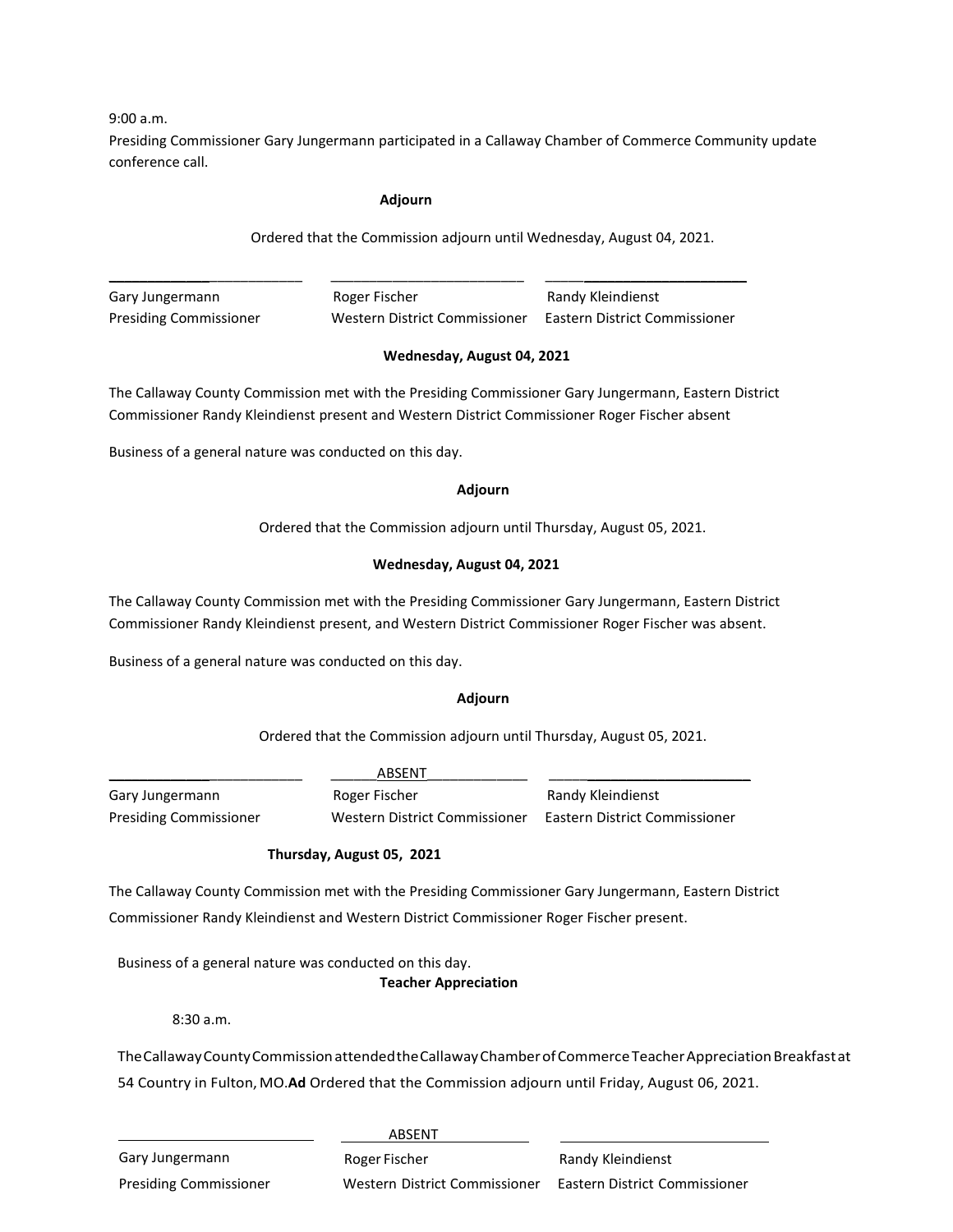### **Friday, August 06, 2021**

The Callaway County Commission met with the Presiding Commissioner Gary Jungermann, Eastern District Commissioner Randy Kleindienst present, and Western District Commissioner Roger Fischer was absent.

Business of a general nature was conducted on this day.

#### **Adjourn**

Ordered that the Commission adjourn until Monday, August 09, 2021.

#### ABSENT

Roger Fischer Randy Kleindienst Western District Commissioner Eastern District Commissioner

#### **Monday, August 09, 2021**

The Callaway County Commission met with the Presiding Commissioner Gary Jungermann, Eastern District Commissioner Randy Kleindienst and Western District Commissioner Roger Fischer present.

Business of a general nature was conducted on this day.

#### **County Recorder's Fees Filed**

Now on this day comes Christine Kleindienst, County Recorder, and files her report of fees collected by her office for the month of August 2021. Said report was examined and ordered filed by the Clerk of the Commission.

#### **Vendor Checks Issued**

The Callaway County Clerk issued vendor checks in the amount of \$56,335.35.

#### **County Health Department Fees Filed**

Now on this day comes Sharon Lynch, County Health Department Administrator, and files her reports of fees collected by her department for the month of June 2021. Said reports were examined and ordered filed by the Clerk of the Commission.

#### **County Treasurer's Fees Filed**

Now on this day comes Debbie Zerr, County Treasurer, and files her report of fees collected by her office for the month of October 2019. Said report was examined and ordered filed by the Clerk of the Commission.

#### **Adjourn**

Ordered that the Commission adjourn until Tuesday, August 10, 2021.

Gary Jungermann **Roger Fischer Randy Kleindienst** Randy Kleindienst Presiding Commissioner Western District Commissioner Eastern District Commissioner

\_\_\_\_\_\_\_\_\_\_\_\_\_\_\_\_\_\_\_\_\_\_\_\_\_ \_\_\_\_\_\_\_\_\_\_\_\_\_\_\_\_\_\_\_\_\_\_\_\_\_ \_\_\_\_\_\_\_\_\_\_\_\_\_\_\_\_\_\_\_\_\_\_\_\_\_\_

**Tuesday, August 10, 2021**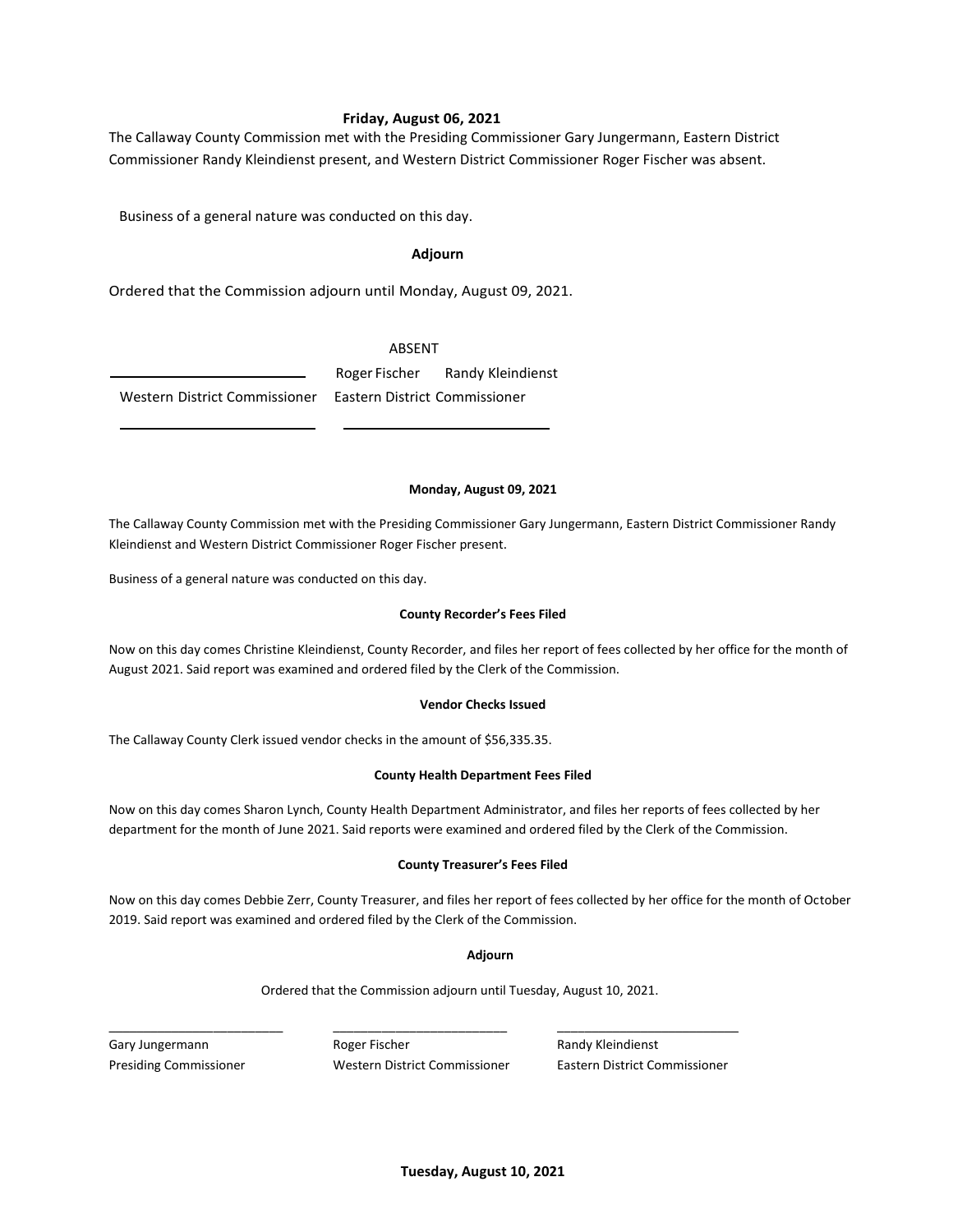Business of a general nature was conducted on this day.

#### **Little Dixie Meeting**

9:00 a.m.

The Callaway County Commission had a Ring Central meeting with Little Dixie Construction to discuss the Callaway County Sheriff Office/Jail project.

### **EDA Grand Meeting**

1:00 p.m.

Western District Commissioner Roger Fischer attended an EDA grant meeting in Ashland, MO at Southern Boone Schools.

#### **Adjourn**

Ordered that the Commission adjourn until Wednesday, August 11, 2021.

| Gary Jungermann               |
|-------------------------------|
| <b>Presiding Commissioner</b> |

Roger Fischer **Randy Kleindienst** 

\_\_\_\_\_\_\_\_\_\_\_\_\_\_\_\_\_\_\_\_\_\_\_\_\_ \_\_\_\_\_\_\_\_\_\_\_\_\_\_\_\_\_\_\_\_\_\_\_\_\_ \_\_\_\_\_\_\_\_\_\_\_\_\_\_\_\_\_\_\_\_\_\_\_\_\_\_

Presiding Commissioner Western District Commissioner Eastern District Commissioner

## **Wednesday, August 11, 2021**

The Callaway County Commission met with the Presiding Commissioner Gary Jungermann, Eastern District Commissioner Randy Kleindienst and Western District Commissioner Roger Fischer present.

Business of a general nature was conducted on this day.

#### **ARPA Meeting**

9:00 a.m.

The Callaway County Commission attended an ARPA meeting at the Callaway Chamber of Commerce office in Fulton, MO.

## **TAC Meeting**

2:00 p.m.

Presiding Commissioner Gary Jungermann attended a TAC meeting in Jefferson City Missouri.

#### **Adjourn**

\_\_\_\_\_\_\_\_\_\_\_\_\_\_\_\_\_\_\_\_\_\_\_\_\_ \_\_\_\_\_\_\_\_\_\_\_\_\_\_\_\_\_\_\_\_\_\_\_\_\_ \_\_\_\_\_\_\_\_\_\_\_\_\_\_\_\_\_\_\_\_\_\_\_\_\_\_

Ordered that the Commission adjourn until Thursday, August 12, 2021.

Gary Jungermann **Roger Fischer** Randy Kleindienst Presiding Commissioner Western District Commissioner Eastern District Commissioner

**Thursday, August 12, 2021**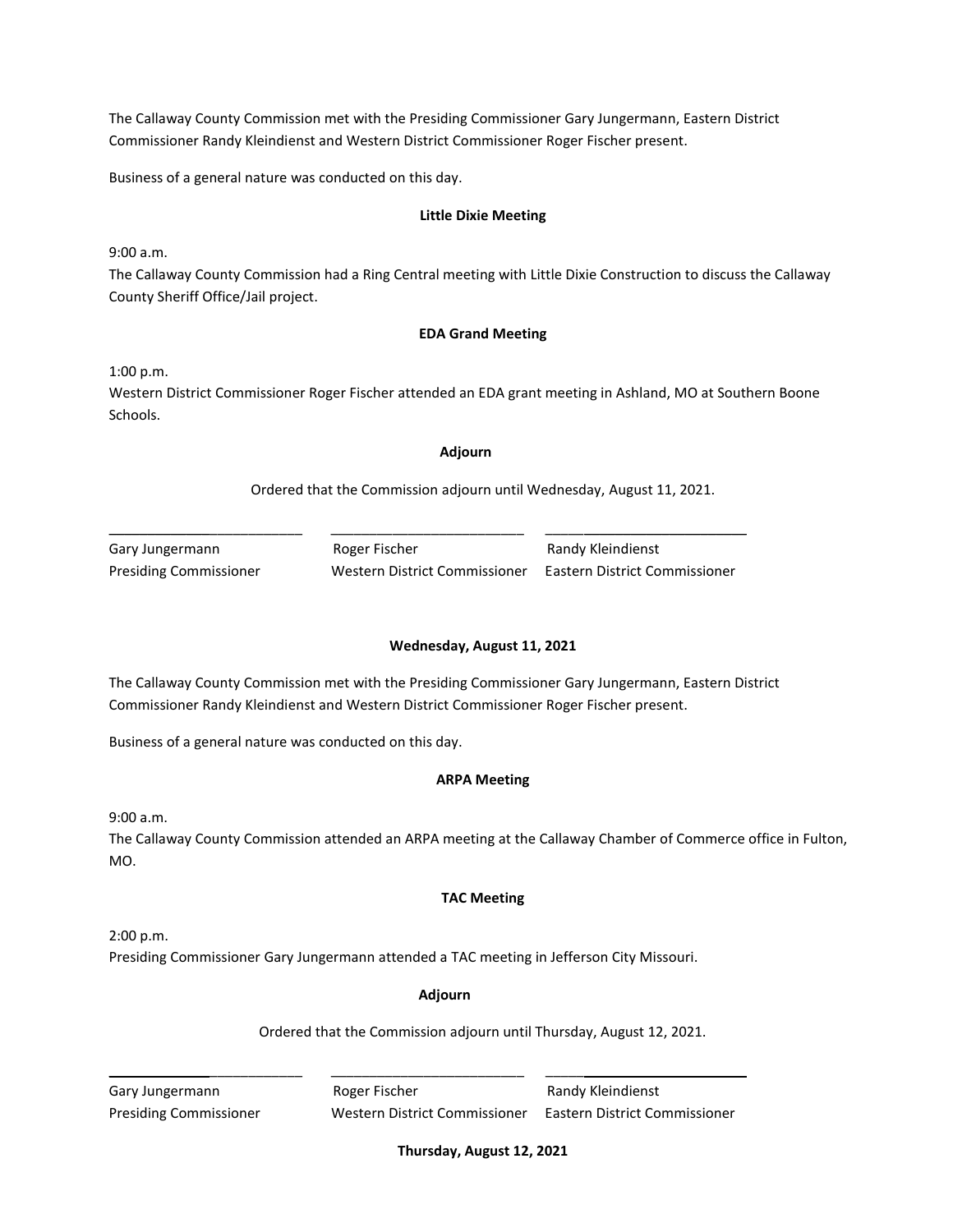Business of a general nature was conducted on this day.

### **Smith Moore Ribbon Cutting**

9:30 a.m. Presiding Commissioner Gary Jungermann attended the Smith Moore ribbon cutting ceremony in Fulton, MO.

### **Sewer Meeting**

6:00 p.m.

Presiding Commissioner Gary Jungermann attended a Sewer District meeting in Kingdom City, MO.

**Adjourn**

Ordered that the Commission adjourn until Friday, August 13, 2021.

Gary Jungermann **Roger Fischer** Randy Kleindienst

\_\_\_\_\_\_\_\_\_\_\_\_\_\_\_\_\_\_\_\_\_\_\_\_\_ \_\_\_\_\_\_\_\_\_\_\_\_\_\_\_\_\_\_\_\_\_\_\_\_\_ \_\_\_\_\_\_\_\_\_\_\_\_\_\_\_\_\_\_\_\_\_\_\_\_\_\_

Presiding Commissioner Western District Commissioner Eastern District Commissioner

### **Friday, August 13, 2021**

The Callaway County Commission met with the Presiding Commissioner Gary Jungermann, Eastern District Commissioner Randy Kleindienst and Western District Commissioner Roger Fischer present.

Business of a general nature was conducted on this day.

## **Adjourn**

Ordered that the Commission adjourn until Monday, August 16, 2021.

Gary Jungermann **Roger Fischer** Randy Kleindienst

Presiding Commissioner Western District Commissioner Eastern District Commissioner

## **Monday, August 16, 2021**

\_\_\_\_\_\_\_\_\_\_\_\_\_\_\_\_\_\_\_\_\_\_\_\_\_ \_\_\_\_\_\_\_\_\_\_\_\_\_\_\_\_\_\_\_\_\_\_\_\_\_ \_\_\_\_\_\_\_\_\_\_\_\_\_\_\_\_\_\_\_\_\_\_\_\_\_\_

The Callaway County Commission met with the Presiding Commissioner Gary Jungermann, Eastern District Commissioner Randy Kleindienst present and Western District Commissioner Roger Fischer absent.

Business of a general nature was conducted on this day.

## **Vendor Checks Issued**

The Callaway County Clerk issued vendor checks in the amount of \$201,838.27.

## **Adjourn**

Ordered that the Commission adjourn until Tuesday, August 17, 2021.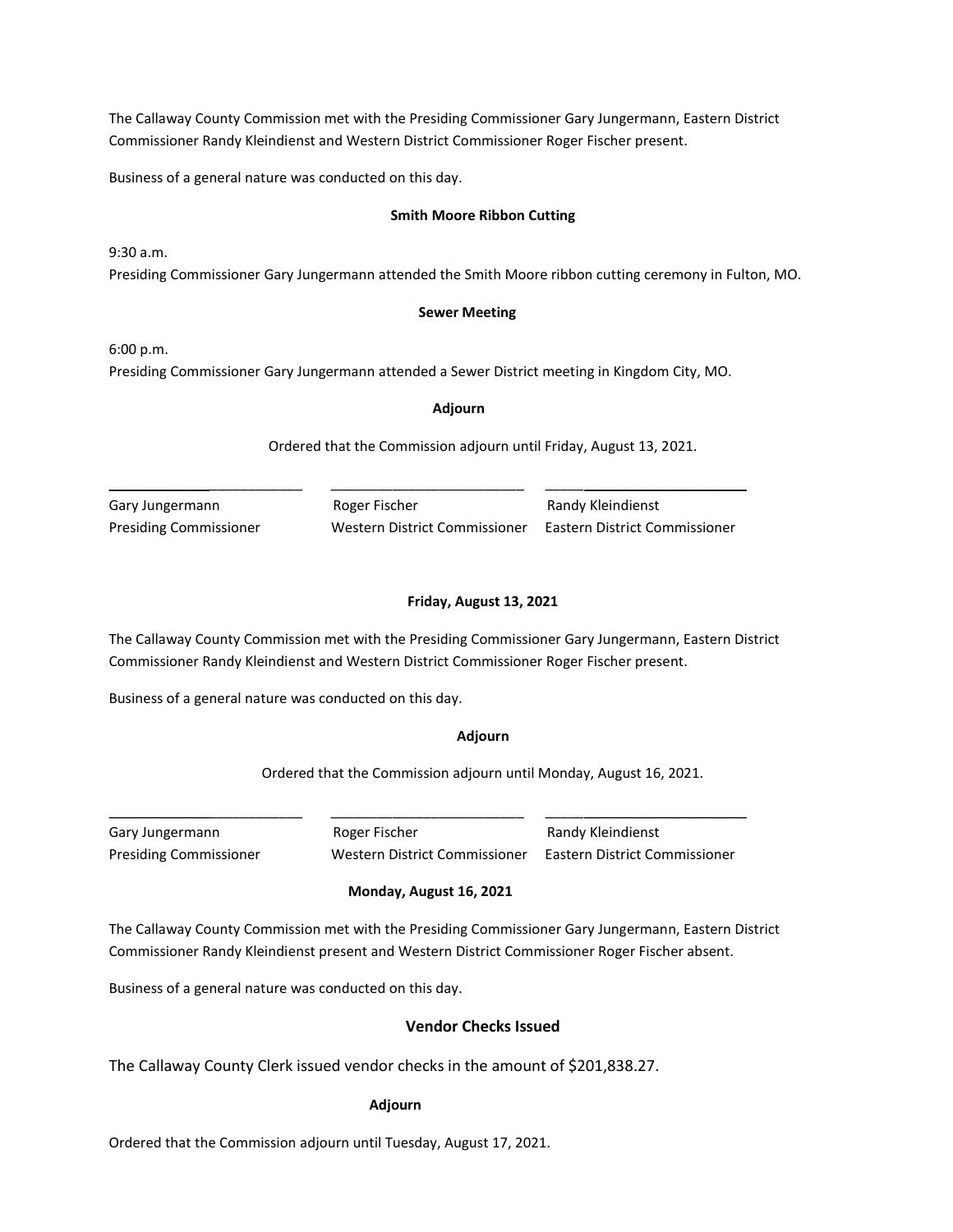\_\_\_\_\_\_\_\_\_\_\_\_\_\_\_\_\_\_\_\_\_\_\_\_\_ \_\_\_\_\_ABSENT\_\_\_\_\_\_\_\_\_\_\_\_\_\_ \_\_\_\_\_\_\_\_\_\_\_\_\_\_\_\_\_\_\_\_\_\_\_\_\_\_

Gary Jungermann **Roger Fischer** Randy Kleindienst

Presiding Commissioner Western District Commissioner Eastern District Commissioner

# **Tuesday, August 17, 2021**

The Callaway County Commission met with the Presiding Commissioner Gary Jungermann, Eastern District Commissioner Randy Kleindienst and Western District Commissioner Roger Fischer present.

Business of a general nature was conducted on this day.

## **Health Insurance Meeting**

10:30 a.m.

The Callaway County Commission met with Randy Lueckenotte, Wall-Street Insurance; Karen Rentschler, Callaway County Auditor; Leah Laramore, Callaway County Human Resources; and Pam Mathis, MedPay via telephone to discuss health insurance. Jordan McDow was present representing the Callaway County Clerk's office.

Randy Lueckenotte presented the Commissioners, the Auditor and HR with a packet of information and the group discussed the information in the packet.

## **Port Meeting**

1:30 p.m.

Western District Commissioner Roger Fischer attended a port meeting in Jefferson City, MO.

## **Hospital Visit**

1:00 p.m.

Presiding Commissioner Gary Jungermann met with Tom Carter, Nobel Health to discuss changes with the Callaway Hospital.

## **Adjourn**

\_\_\_\_\_\_\_\_\_\_\_\_\_\_\_\_\_\_\_\_\_\_\_\_\_ \_\_\_\_\_\_\_\_\_\_\_\_\_\_\_\_\_\_\_\_\_\_\_\_\_ \_\_\_\_\_\_\_\_\_\_\_\_\_\_\_\_\_\_\_\_\_\_\_\_\_\_

Ordered that the Commission adjourn until Wednesday, August 18, 2021.

Gary Jungermann **Roger Fischer** Romes Randy Kleindienst

Presiding Commissioner Western District Commissioner Eastern District Commissioner

Commission met with the Presiding Commissioner Gary Jungermann, Eastern District Commissioner Randy Kleindienst and Western District Commissioner Roger Fischer present.

Business of a general nature was conducted on this day.

## **Business Breakfast**

8:00 a.m.

Presiding Commissioner Gary Jungermann attended the Callaway Chamber of Commerce Business Breakfast at Ohana Pizza in Fulton, MO.

## **CAMPO Meeting**

12:00 p.m.

Western District Commissioner Roger Fischer attended a CAMPO (Capital Area Metropolitan Planning Organization) in Jefferson City, MO.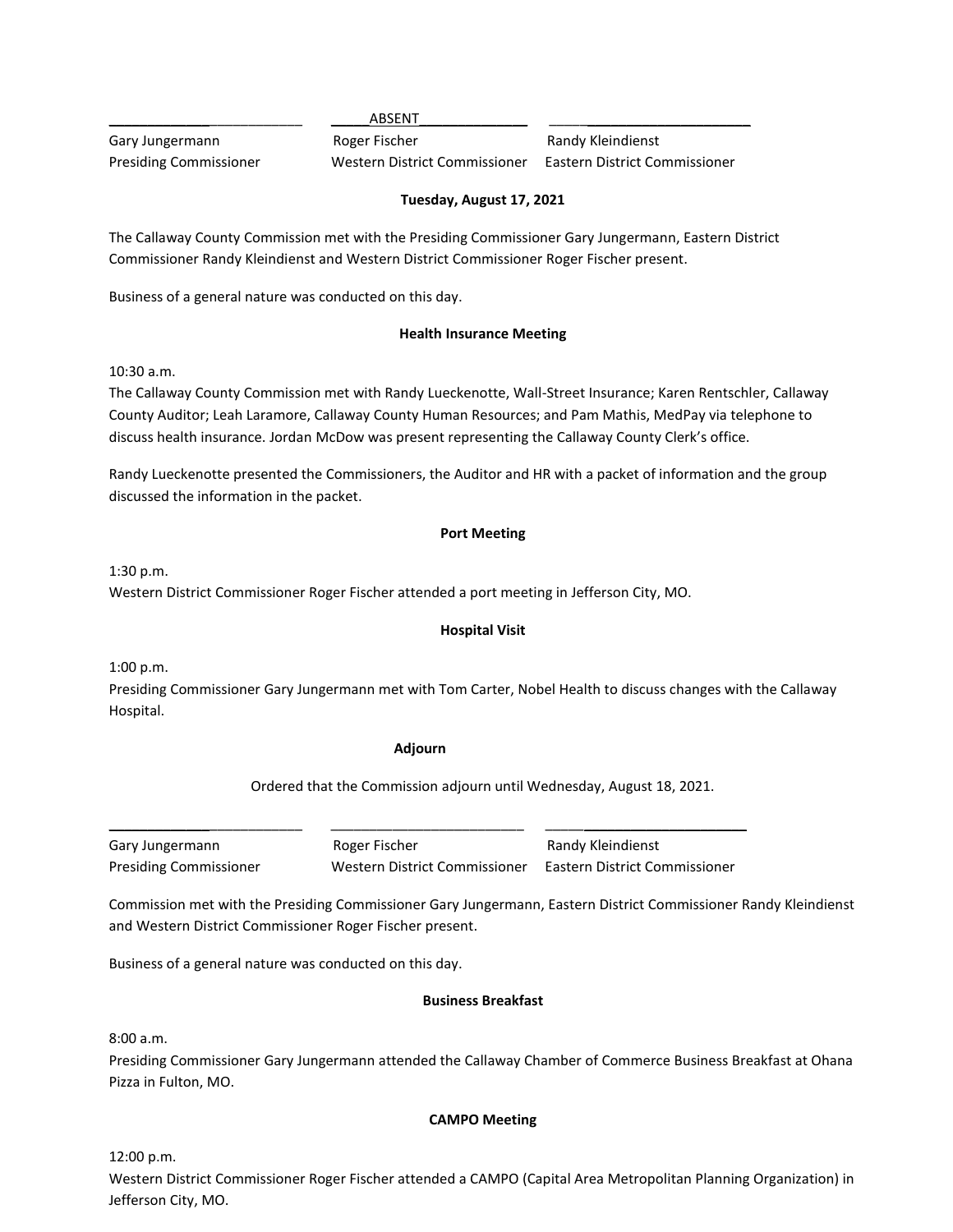### **Flood Plain Discussion**

1:30 p.m.

The Callaway County Commission met with Michelle Kidwell, Callaway County Emergency Management Director and Chris Wilson, Callaway County Prosecuting Attorney to discuss the flood plain ordinance.

#### **MJ Extension Meeting**

6:30 p.m. Presiding Commissioner Gary Jungermann attended an MU Extension meeting in Fulton, MO.

### **Adjourn**

Ordered that the Commission adjourn until Thursday, August 19, 2021.

Gary Jungermann **Roger Fischer Randy Kleindienst** Gary Jungermann

\_\_\_\_\_\_\_\_\_\_\_\_\_\_\_\_\_\_\_\_\_\_\_\_\_ \_\_\_\_\_\_\_\_\_\_\_\_\_\_\_\_\_\_\_\_\_\_\_\_\_ \_\_\_\_\_\_\_\_\_\_\_\_\_\_\_\_\_\_\_\_\_\_\_\_\_\_

Presiding Commissioner Western District Commissioner Eastern District Commissioner

## **Thursday, August 19, 2021**

The Callaway County Commission met with the Presiding Commissioner Gary Jungermann, Eastern District Commissioner Randy Kleindienst and Western District Commissioner Roger Fischer present.

Business of a general nature was conducted on this day.

#### **Ameren Dress Rehearsal Drill**

9:00 a.m.

The Callaway County Commission participated in the Ameren Dress Rehearsal Drill at the Callaway County EOC in Fulton, MO.

#### **Port Meeting**

11:00 p.m. Western District Commissioner Roger Fischer attended a port meeting in Jefferson City, MO.

#### **Legislative Issues**

5:00 p.m.

Presiding Commissioner Gary Jungermann met with County Commissioners Lobbyist and State Legislators in Jefferson City, MO.

#### **Adjourn**

Ordered that the Commission adjourn until Friday, August 20, 2021.

Gary Jungermann **Roger Fischer** Romes Randy Kleindienst

\_\_\_\_\_\_\_\_\_\_\_\_\_\_\_\_\_\_\_\_\_\_\_\_\_ \_\_\_\_\_\_\_\_\_\_\_\_\_\_\_\_\_\_\_\_\_\_\_\_\_ \_\_\_\_\_\_\_\_\_\_\_\_\_\_\_\_\_\_\_\_\_\_\_\_\_\_

Presiding Commissioner Western District Commissioner Eastern District Commissioner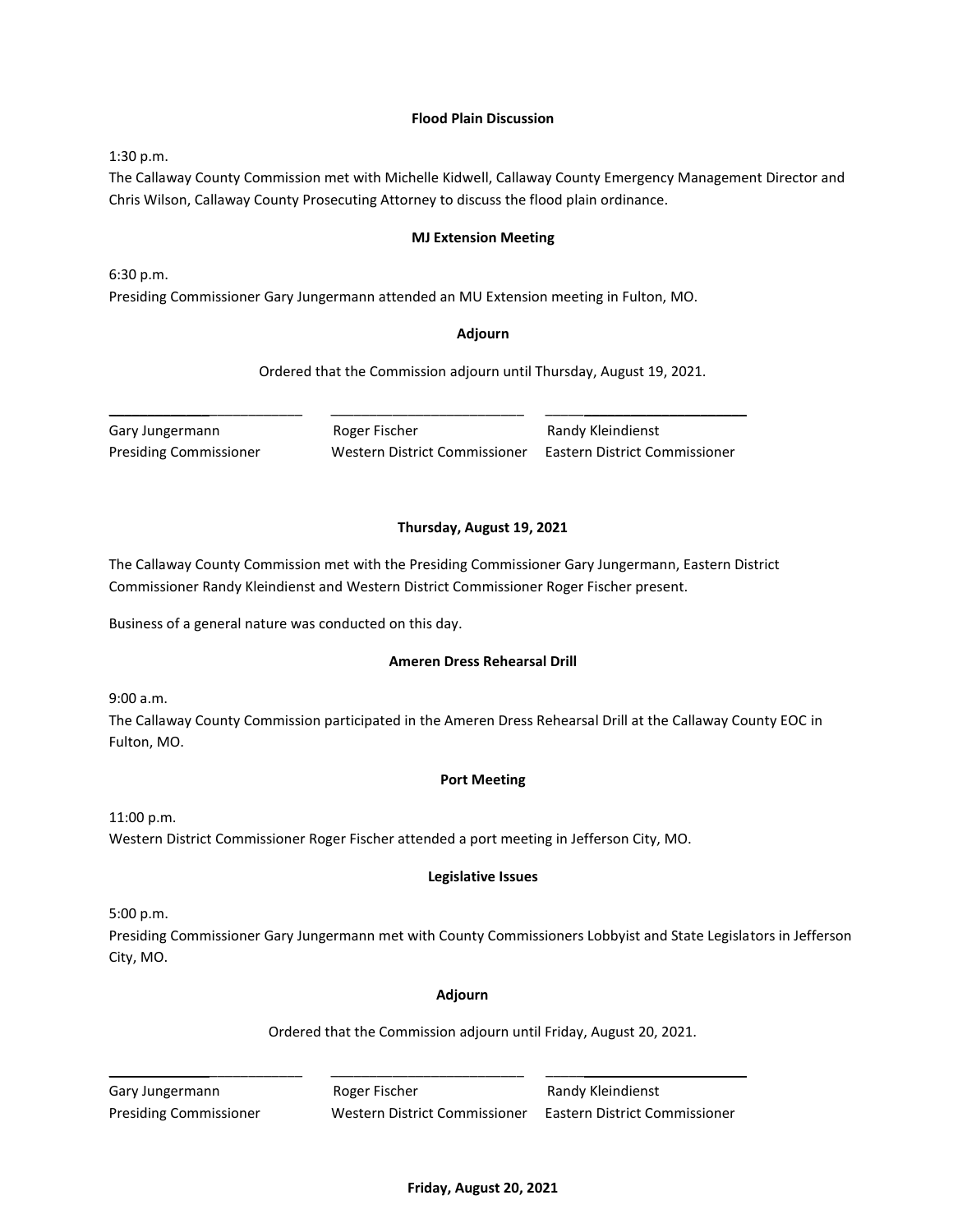Business of a general nature was conducted on this day.

## **Open Bid #18 (CR445 Aluminum Box Culverts)**

11:00 a.m.

The Callaway County Commission met with Paul Winkelmann, Callaway County Road and Bridge Engineer to open Bid #18 – CR445 Aluminum Box Culverts. Randy Dillion, Viebrock Sales & Service, LLC, and Debra Winter, Callaway County Purchasing Agent were also present for this meeting. Jordan McDow was present representing the Callaway County Clerk's office.

One bid was received from Viebrock Sales & Service, LLC for 25,975 for the first box, \$39,695.00 for the second box and \$26,400.00 for 25 black metal sheet pile, for a total of \$92,070.00.

Eastern District Commissioner Randy Kleindienst made a motion to accept the bid from Viebrock for CR445.

Western District Commissioner Roger Fischer seconded the motion.

All in favor...ayes have it… court orders 129 and 131 signed.

## **Court Order 76 - CR445 Aluminum Box Culverts**

Now on this day, the Callaway County Commission does hereby accept the bid for a Contech Aluminum Box Culvert 11'-11" span x 3'-7" Risex27'width in the amount of \$25,975.00 and a Contech Aluminum Box Culvert 15'-10" span x 3'-6" Rise x 36' width in the amount of \$39,695.00 and 25 pieces 7 ga Black Metric Sheet Piling 1.8' wide x 40' long in the amount of \$26,400.00, for a total of \$92,070.00 from Viebrock Sales & Services, LLC, 30028 Highway 65, Sedalia, MO 65301, for CR445.

## **Adjourn**

Ordered that the Commission adjourn until Monday, August 23, 2021.

Gary Jungermann **Roger Fischer** Romes Randy Kleindienst Presiding Commissioner Western District Commissioner Eastern District Commissioner

## **Monday, August 23, 2021**

The Callaway County Commission met with the Presiding Commissioner Gary Jungermann, Eastern District Commissioner Randy Kleindienst and Western District Commissioner Roger Fischer present.

\_\_\_\_\_\_\_\_\_\_\_\_\_\_\_\_\_\_\_\_\_\_\_\_\_ \_\_\_\_\_\_\_\_\_\_\_\_\_\_\_\_\_\_\_\_\_\_\_\_\_ \_\_\_\_\_\_\_\_\_\_\_\_\_\_\_\_\_\_\_\_\_\_\_\_\_\_

Business of a general nature was conducted on this day.

## **Tax Levy Public Hearing**

9:00 a.m.

The Callaway County Commission hosted a Public Hearing to set the 2022 tax levy rates. Ronda Miller, Callaway County Clerk was also present for this meeting.

Commissioner Jungermann began by explaining how the tax levy rates are produced. First, the County Assessor assesses the value of real estate property within the County. The County Clerk then reports those assessed valuation figures to the State Auditor's office. Next, the State Auditor's office sends the County notice of what its levy rates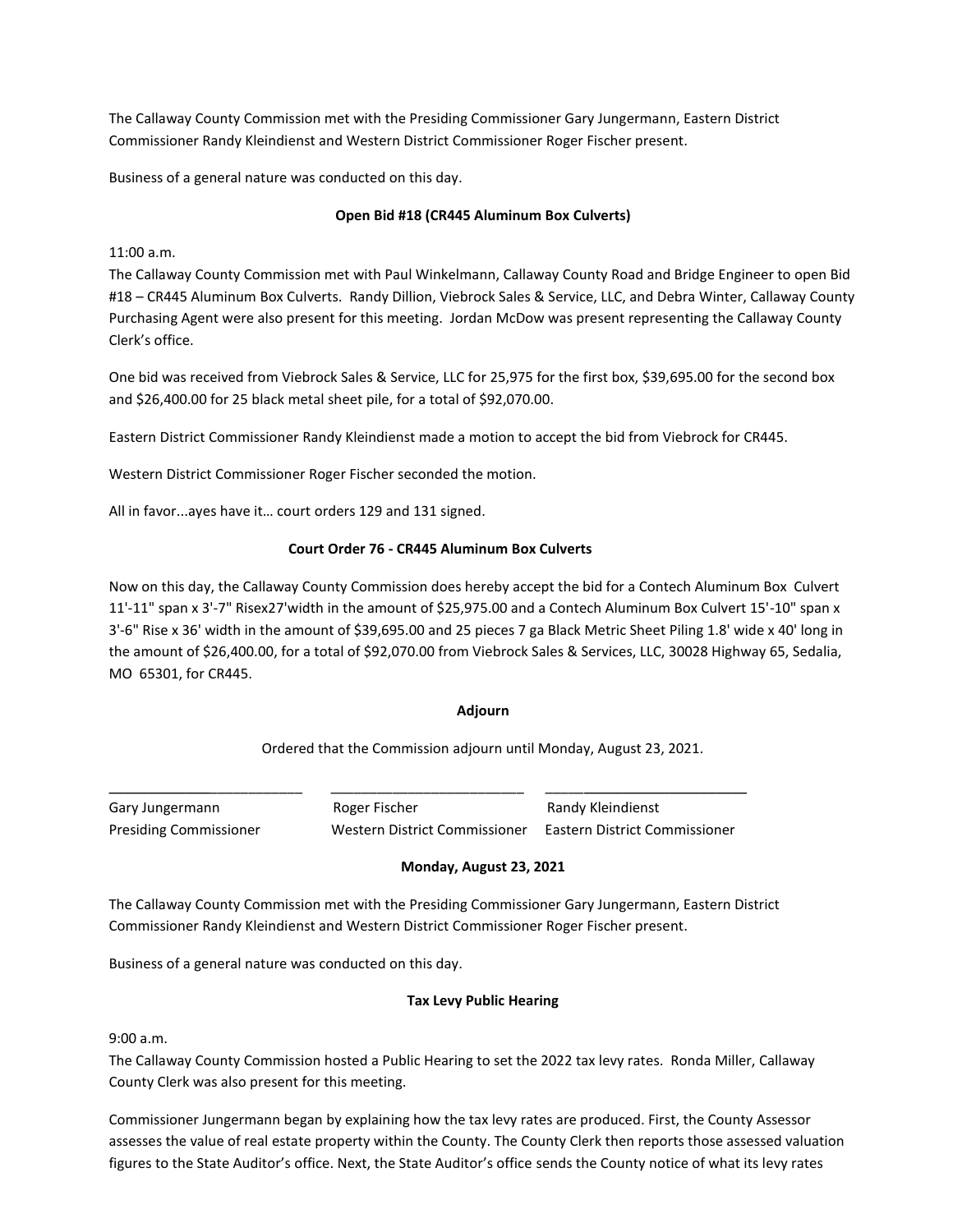should be based on the assessed valuation that was reported. Finally, it is the County Commission's job to set, or adopt, the levy rates given by the State Auditor's office.

According to the State Auditor's office, the 2022 Road & Bridge tax levy for Callaway County should be 0.0.2588 and the 2021 General Revenue tax levy for Callaway County should be 0.3343. Last year, the Road & Bridge levy rate was 0.0.2576 and the General Revenue levy rate was 0.3328.

## **Court Order 77, 2022 Tax Levy Rates**

Now on this day, the Callaway County Commission held a Public Hearing to set the proposed 2022 tax rate levies for General Revenue and Road & Bridge. The levies have increased from 2021 at 0.3328 to 0.3343 in 2022 for General Revenue and increased from 2021 at 0.2576 to 0.2588 in 2022 for Road & Bridge.The Callaway County Commission votes and approves the levies to be set as follows: General Revenue - 0.3343, Road & Bridge - 0.2588 (A copy of the tax levy paperwork is attached to the courtorder)

## **Adjourn**

Ordered that the Commission adjourn until Tuesday, August 24, 2021.

Gary Jungermann **Roger Fischer** Randy Kleindienst Presiding Commissioner Western District Commissioner Eastern District Commissioner

# **Tuesday, August 24, 2021**

The Callaway County Commission met with the Presiding Commissioner Gary Jungermann, Eastern District Commissioner Randy Kleindienst and Western District Commissioner Roger Fischer present.

\_\_\_\_\_\_\_\_\_\_\_\_\_\_\_\_\_\_\_\_\_\_\_\_\_ \_\_\_\_\_\_\_\_\_\_\_\_\_\_\_\_\_\_\_\_\_\_\_\_\_ \_\_\_\_\_\_\_\_\_\_\_\_\_\_\_\_\_\_\_\_\_\_\_\_\_\_

Business of a general nature was conducted on this day.

# **Capital Project Meeting**

10:15 a.m.

The Callaway County Commission attended a meeting with Little Dixie Construction at the Callaway County Justice Center Capital Project job site.

## **LEPC Meeting**

11:00 a.m.

Presiding Commissioner Gary Jungermann attended an LEPC meeting at the EOC in Fulton, MO.

## **Adjourn**

Ordered that the Commission adjourn until Wednesday, August 25, 2021.

Gary Jungermann **Roger Fischer** Roger Fischer Randy Kleindienst Presiding Commissioner Western District Commissioner Eastern District Commissioner

\_\_\_\_\_\_\_\_\_\_\_\_\_\_\_\_\_\_\_\_\_\_\_\_\_ \_\_\_\_\_\_\_\_\_\_\_\_\_\_\_\_\_\_\_\_\_\_\_\_\_ \_\_\_\_\_\_\_\_\_\_\_\_\_\_\_\_\_\_\_\_\_\_\_\_\_\_

## **Wednesday, August 25, 2021**

The Callaway County Commission met with the Presiding Commissioner Gary Jungermann, Eastern District Commissioner Randy Kleindienst and Western District Commissioner Roger Fischer present.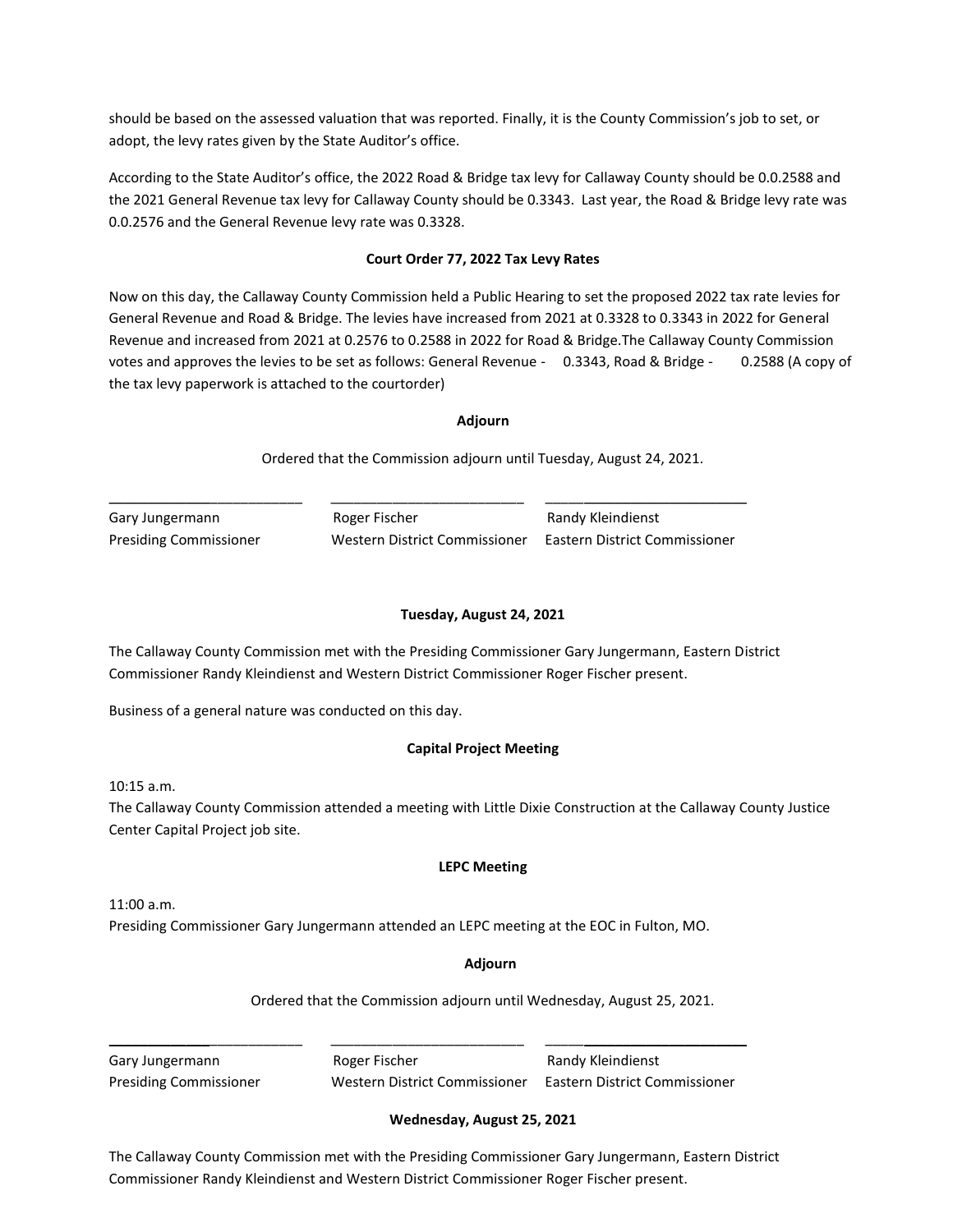Business of a general nature was conducted on this day.

### **CCAM Summer Board Meeting**

8:00 a.m.

Presiding Commissioner Gary Jungermann attended the CCAM Summer Board meeting in Eminence, MO.

### **Adjourn**

Ordered that the Commission adjourn until Thursday, August 26, 2021.

Gary Jungermann **Roger Fischer** Randy Kleindienst Presiding Commissioner Western District Commissioner Eastern District Commissioner

\_\_\_\_\_\_\_\_\_\_\_\_\_\_\_\_\_\_\_\_\_\_\_\_\_ \_\_\_\_\_\_\_\_\_\_\_\_\_\_\_\_\_\_\_\_\_\_\_\_\_ \_\_\_\_\_\_\_\_\_\_\_\_\_\_\_\_\_\_\_\_\_\_\_\_\_\_

## **Thursday, August 26, 2021**

The Callaway County Commission met with the Presiding Commissioner Gary Jungermann, Eastern District Commissioner Randy Kleindienst and Western District Commissioner Roger Fischer present.

Business of a general nature was conducted on this day.

### **CCAM Summer Board Meeting**

8:00 a.m. Presiding Commissioner Gary Jungermann attended the CCAM Summer Board meeting in Eminence, MO.

## **HSBC Meeting**

12:00 p.m. Western District Commissioner Roger Fischer attended an HSBC meeting in Holts Summit, MO

## **Adjourn**

Ordered that the Commission adjourn until Friday, August 27, 2021.

\_\_\_\_\_\_\_\_\_\_\_\_\_\_\_\_\_\_\_\_\_\_\_\_\_ \_\_\_\_\_\_\_\_\_\_\_\_\_\_\_\_\_\_\_\_\_\_\_\_\_ \_\_\_\_\_\_\_\_\_\_\_\_\_\_\_\_\_\_\_\_\_\_\_\_\_\_ Gary Jungermann **Roger Fischer** Randy Kleindienst

Presiding Commissioner Western District Commissioner Eastern District Commissioner

## **Friday, August 27, 2021**

The Callaway County Commission met with the Presiding Commissioner Gary Jungermann, Eastern District Commissioner Randy Kleindienst and Western District Commissioner Roger Fischer present.

Business of a general nature was conducted on this day.

# **Vendor Checks Issued**

The Callaway County Clerk issued vendor checks in the amount of \$349,496.40.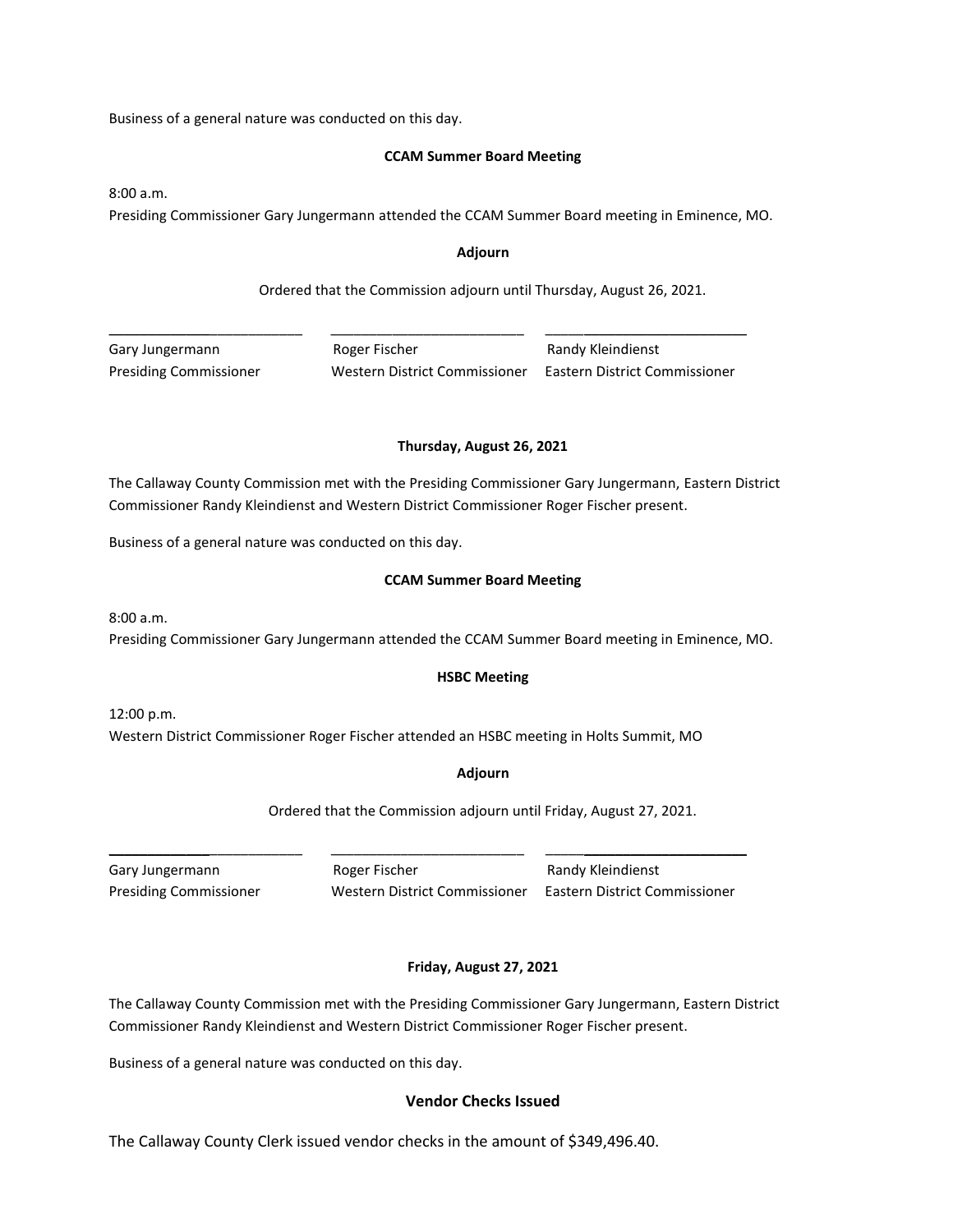### **CCAM Summer Board Meeting**

8:00 a.m.

Presiding Commissioner Gary Jungermann attended the CCAM Summer Board meeting in Eminence, MO.

## **Adjourn**

# Ordered that the Commission adjourn until Monday, August 30, 2021.

| Gary Jungermann               | Roger Fischer                 | Randy Kleindienst             |
|-------------------------------|-------------------------------|-------------------------------|
| <b>Presiding Commissioner</b> | Western District Commissioner | Eastern District Commissioner |

## **Monday, August 30, 2021**

The Callaway County Commission met with the Presiding Commissioner Gary Jungermann, Eastern District Commissioner Randy Kleindienst and Western District Commissioner Roger Fischer present.

Business of a general nature was conducted on this day.

# **2021 State Homeland Security Program Grant & 2022 MODOT Highway Safety Division grant**

# 1:30 p.m.

The Callaway County Commission met with Clay Chism, Callaway County Sheriff to discuss the 2021 State Homeland Security Program Grant and the 2022 MODOT Highway Safety Division grant. Jordan McDow was present representing the Callaway County Clerk's office.

Clay Chism stated they applied for \$9,072.00 for traffic enforcement from the 2022 MODOT Highway Safety Division grant and they were rewarded \$8,500.00 in funding. Seeking authorization from the Commission for either Presiding Commissioner Gary Jungermann or Clay Chism, Callaway county Sheriff to sign on behalf of the county.

Eastern District Commissioner Randy Kleindienst made a motion to accept the 2022 MODOT Highway Safety Grant and authorize Presiding Commissioner Gary Jungermann and Clay Chism, Callaway County Sheriff to sign on behalf of the county

Western District Commissioner Roger Fischer seconded the motion. All in favor… ayes have it. Motion carries. Court order #78 signed.

## **Court Order 78 - MODOT Highway Safety Division grant**

Now on this day, the Callaway County Commission does hereby accept the MODOT (Missouri Department of Transportation) Highway Safety Division grant in the amount of \$8,500.00 for the term of 10/01/2021 to 09/30/2022 and authorize Presiding Commissioner Gary Jungermann and Sheriff Clay Chism to sign the contract on behalf of the county.

## **Adjourn**

\_\_\_\_\_\_\_\_\_\_\_\_\_\_\_\_\_\_\_\_\_\_\_\_\_ \_\_\_\_\_\_\_\_\_\_\_\_\_\_\_\_\_\_\_\_\_\_\_\_\_ \_\_\_\_\_\_\_\_\_\_\_\_\_\_\_\_\_\_\_\_\_\_\_\_\_\_

Ordered that the Commission adjourn until Tuesday, August 31, 2021.

Gary Jungermann **Roger Fischer** Randy Kleindienst Presiding Commissioner Western District Commissioner Eastern District Commissioner

**Tuesday, August 31, 2021**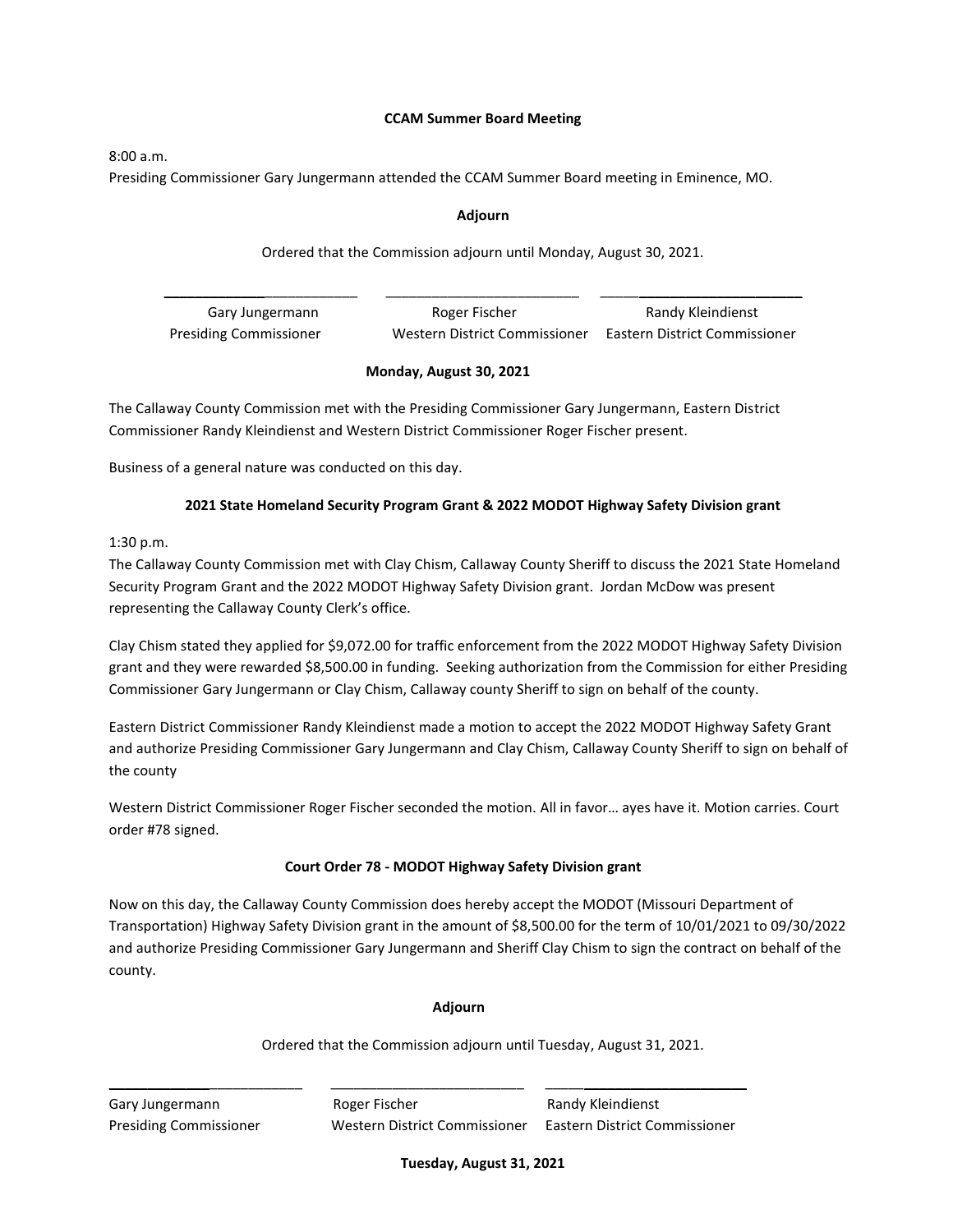Business of a general nature was conducted on this day.

### **Callaway County Clerk Fees Filed**

Now on this day comes Ronda Miller, Callaway County Clerk, and files her reports of fees collected by her department for the month of August 2021. Said reports were examined and ordered filed by the Clerk of the Commission.

### **Tax Surplus**

8:30 a.m.

The Callaway County Commission met with Katy Flowers, Callaway County Collectors office to discuss two tax surplus for Silver Springs Farm LLC.

The tax surplus is for Silver Springs Farm LLC, the owner Sorraidah Maiasheri K. Javandahi has redeemed the property. Asking the Commission to authorize Debbie Zerr, Callaway County Treasurer to refund \$3,030.27 to the Callaway County Collector's office.

Eastern District Commissioner Randy Kleindienst made a motion to authorize Debbie Zerr, Callaway County Treasurer to refund \$328.99 to Sarah Gladman, Callaway County Collector for receipt #2108871 for Silver Springs Farms.

Western District Commissioner Roger Fischer seconded the motion.

All in favor… ayes have it. Motion carries. Court Order #80 signed.

Western District Commissioner Roger Fischer made a motion to authorize Debbie Zerr, Callaway County Treasurer to refund \$3,030.27 to Sarah Gladman, Callaway County Collector for receipt #2108871 for Silver Springs Farms.

Eastern District Commissioner Randy Kleindienst seconded the motion.

All in favor… ayes have it. Motion carries. Court Order #79 signed.

## **Open Bid #21 and Discuss Emergency Procurement Policy Renewal**

9:00 a.m.

The Callaway County Commission met with Ronda Miller, Callaway County Clerk to open Bid #21 - Election Tabulation Equipment and Debra Winter to discuss the Emergency Procurement Policy. Jordan McDow was present for the meeting representing the Callaway County Clerk's office.

First, the group opened Bid #21 and three bids were received from the following vendors: Adkins in the amount of \$181,811.00; Hart Inter Civic in the amount of \$237,235.00; and Elections Systems & Software for 25 machines at \$199,858.00.

The bids will be reviewed and awarded at a later date.

Next, the group discussed renewing the Emergency Procurement policy.

Eastern District Commissioner Randy Kleindienst made a motion to extend the COVID-19 Emergency Procurement policy as presented by the Callaway County Auditor's office until December 31, 2021.

Western District Commissioner Roger Fischer seconded the motion.

All in favor… ayes have it. Motion carries. Court Order #81 signed.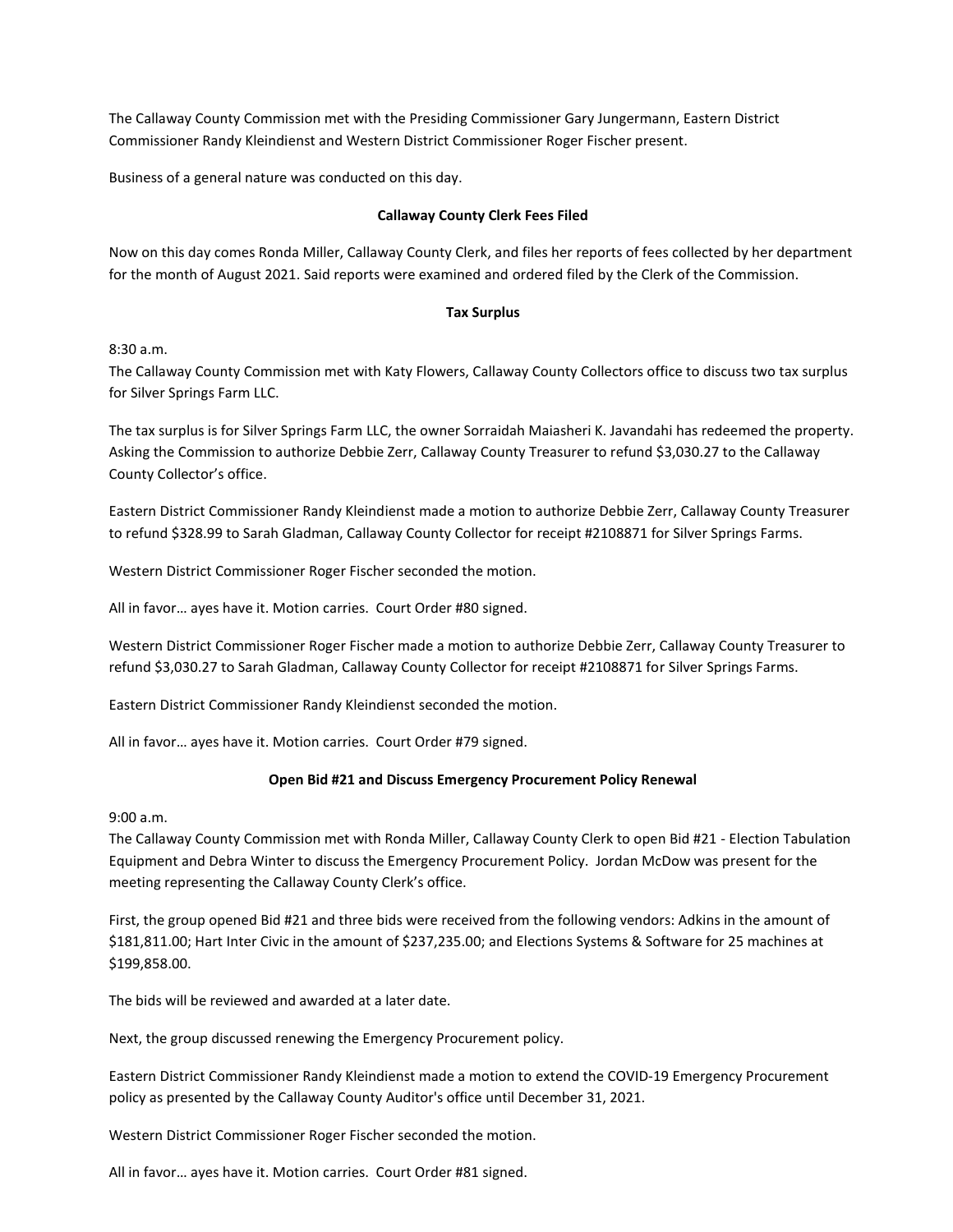### **Little Dixie Construction**

10:30 a.m.

The Callaway County Commission participated in a conference call with Little Dixie Construction.

The group discussed the Callaway County Justice Center capital project.

#### **Ranger Power**

1:15 p.m.

The Callaway County Commission met with Peter and Oliver of Ranger Power. Curt Warfield and Ronda Miller, Callaway County Clerk were also present for this meeting.

Ranger Power representatives stated they are a Chicago based solar energy company who will be starting a solar panel project in Kingdom City, MO.

The group discussed Ranger Powers' other solar panel projects and the effects the projects have on counties.

### **ARPA Meeting**

2:35 p.m.

The Callaway County Commission met with Christine Kleindienst, Callaway County Recorder to discuss ARPA funds. Ronda Miller, Callaway County Clerk was present representing the Callaway County Clerk's office.

Mrs. Kleindienst presented the group with handouts and explained she would like to request \$28,815.61 in ARPA funds to be used to microfilm her files from 2010-2020 which would allow citizens to access the information online and not require them to come into the office.

## **Court Order 79 - Silver Spring Farms, LLC Tax Surplus**

Now on this day, the Callaway County Commission does hereby authorize Debbie Zerr, Callaway County Treasurer, to refund \$3,030.27 to Sarah Gladman, Callaway County Collector. This is tax sale surplus money that was turned over to the County Treasurer on August 25, 2021 (Receipt #210881) as unclaimed surplus from the 2021 Land Tax Certificate Sale. This surplus is for Silver Spring Farms, LLC. The owner Sorraidah Maiasheri K Javandahi has redeemed the property and the surplus from the sale is needed to complete the transaction.

## **Court Order 80 - Silver Spring Farms, LLC Tax Surplus - second surplus**

Now on this day, the Callaway County Commission does hereby authorize Debbie Zerr, Callaway County Treasurer, to refund \$328.99 to Sarah Gladman, Callaway County Collector. This is tax sale surplus money that was turned over to the County Treasurer on August 25, 2021 (Receipt #210881) as unclaimed surplus from the 2021 Land Tax Certificate Sale. This surplus is for Silver Spring Farms, LLC. The owner Virginia F. Hoehn c/o Sorraidah Maiasheri K Javandahi has redeemed the property and the surplus from the sale is needed to complete the transaction.

## **Court Order 81 - Emergency Procurement Policy Extension**

Now on this day, the Callaway County Commission does hereby extend the COVID-19 Emergency Procurement policy as presented by the Callaway County Auditor's office until December 31, 2021.